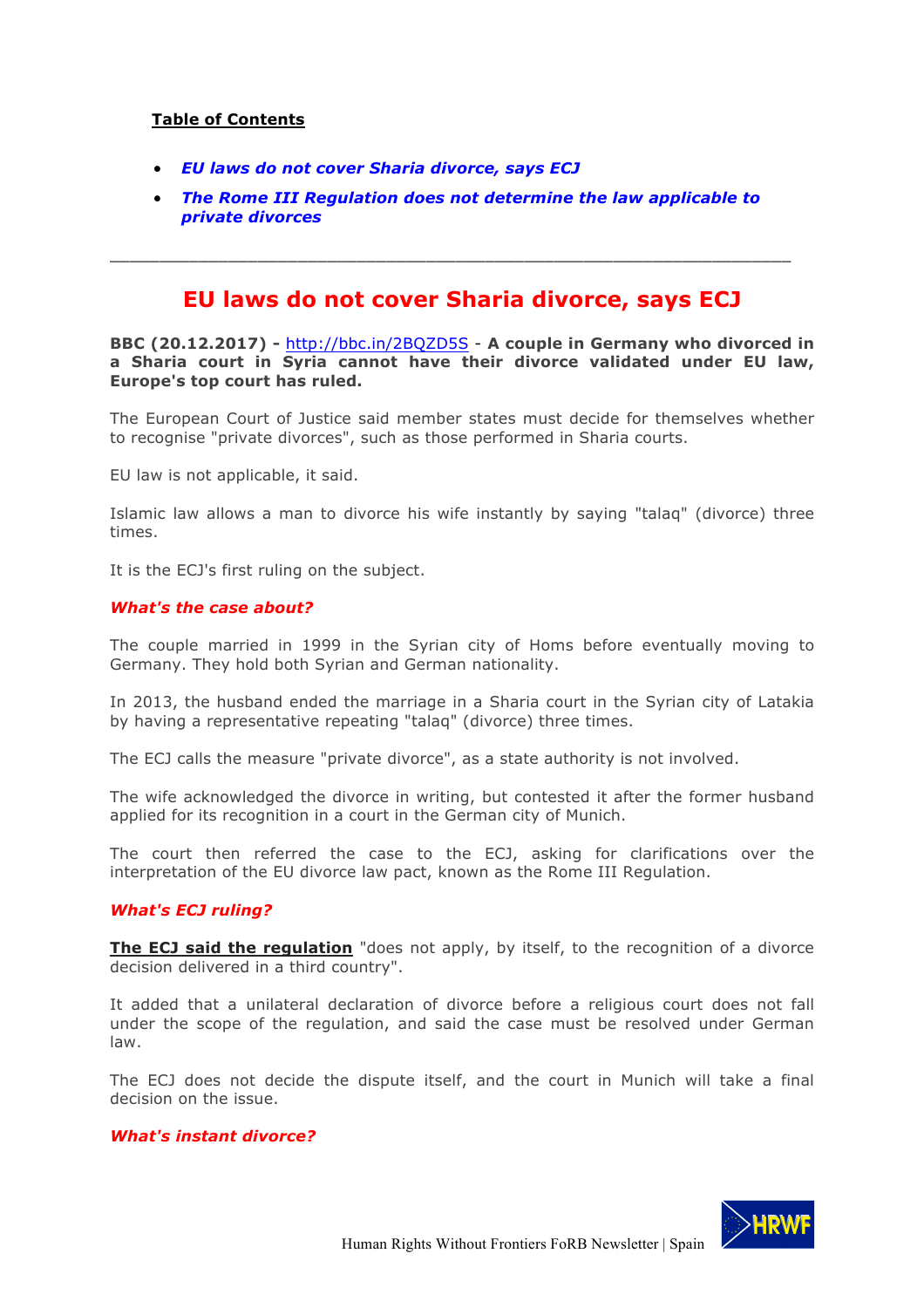Triple talaq divorce has no mention in Islamic law or the Koran, even though the practice has existed for decades.

Islamic scholars say the Koran clearly spells out how to issue a divorce - it has to be spread over three months, allowing a couple time for reflection and reconciliation.

Why must "talaq" be said three times? Under some interpretations of Islamic law, a man can divorce his wife and get back together with her - but only twice. After the third divorce, the marriage is completely over and cannot be started again without an intervening marriage to someone else.

Most Islamic countries have now banned triple talaq.

# **The Rome III Regulation does not determine the law applicable to private divorces**

#### *Judgment in Case C-372/16 Soha Sahyouni v Raja Mamisch* http://bit.ly/2z8fZkZ

EU Court of Justice (20.12.2017) –

https://curia.europa.eu/jcms/upload/docs/application/pdf/2017-12/cp170137en.pdf - Mr Raja Mamisch and Ms Soha Sahyouni, who married in Syria, currently live in Germany. Each holds both Syrian and German nationality.

In 2013, Mr Mamisch declared the dissolution of his marriage by having his representative pronounce the divorce formula before the religious sharia court in Latakia (Syria), which declared the couple divorced. That divorce is a 'private' divorce in so far as the participation of the religious court is not constitutive of that divorce. Subsequently, Ms Sahyouni signed a declaration in which she acknowledged that she had received all payments which, according to religious law, were due to her under the marriage contract and from the unilateral divorce of her husband, and that she thus released him from all his obligations towards her.

Mr Mamisch thereupon applied to have the divorce recognised in Germany. That application was granted by the President of the Oberlandesgericht München (Higher Regional Court, Munich, Germany), who took the view, inter alia, that the Rome III Regulation on the law applicable to divorce (1) covered that type of application and that, pursuant to that regulation, the divorce in question was governed by Syrian law.

Ms Sahyouni challenged that recognition of the divorce before the Oberlandesgericht München, which submitted to the Court of Justice a number of questions concerning the interpretation of the Rome III Regulation.

In today's judgment, the Court points out, first of all, that it has already ruled in an earlier decision (2) that the Rome III Regulation does not apply, by itself, to the recognition of a divorce decision delivered in a third country.

Notwithstanding this, under German law, for the purposes of the recognition in Germany of a private divorce pronounced in a third country, the substantive requirements which such a divorce must satisfy are assessed with regard to the law of the State determined on the basis of the Rome III Regulation.

That being so, as the Oberlandesgericht München pointed out, in the event that the Rome III Regulation does not apply to private divorces, the present case would have to be resolved on the basis of the German rules governing the conflict of laws.